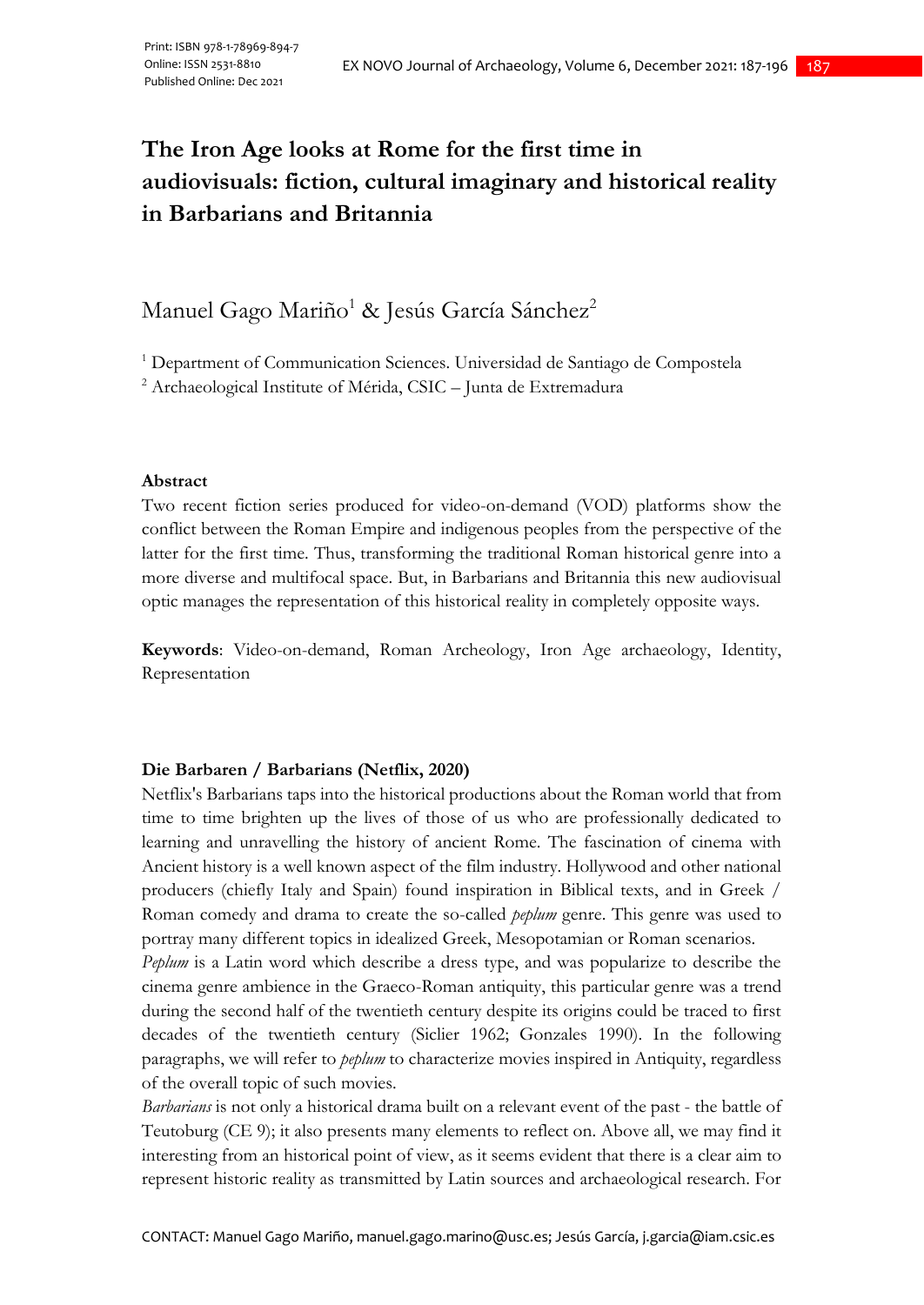example, Barbarians joins the league of television series about antiquity that propose an alternative history to the overwhelming Roman narrative that originally dominated the audiovisual world, from the *classic peplum* to its peak with TV series such as *Rome* (BBC, HBO, RAI, 2005), through *I, Claudius* (BBC, 1976), or *Imperium* (Antena 3, 2012). In series such as *Spartacus* (STARZ, 2010), *Britannia* (Sky and Amazon Prime Video, 2018), or *Hispania*, *la leyenda* (Antena 3, 2010), the emphasis is placed on the role of the many and varied indigenous peoples in the face of the military and political problems caused by Rome's expansionism. Although set on Italian soil, in the case of Spartacus this is represented through the enslaved gladiators or in flashbacks to Spartacus's Thracian origin; even *Life of Brian* (Monty Python, 1979) offers this alternative account, from the Judaic perspective, to the Roman control of Judea. These views of the Roman world tie in with the post-colonial, or decolonising, approach to narrative history that is re-shaping the foundations of classical archaeology in academia, and in which we can see how perspectives privileging "Romanisation", the widespread adoption of Roman culture by subject peoples, are in decline in favour of views where the character, resistance, and resilience of conquered peoples regain their role in the historical process.

The question is why is this paradigm shift also taking place in the audiovisual field? It is not clear whether a deliberate post-colonial reflection has been present in the making of the series, or whether the tendency to emphasise alternative and opposing visions to the expansion of the Roman Empire is rooted in a vindication of nation-states in the crisis of the global economy. That is, in the reassertion of values of nationhood, organisation, and primordial independence, in the face of the integrated and homogenising global world represented by Rome's imperial policy. Nowadays new visions on hybridization, religion, globalization and resilience teach us how Rome used the heterogeneity of its territory in its own profit.

In Barbarians the dialectic of free nation versus imperialist power is reflected in the use of the Latin language by Romans addressing the Cherusci, which leads us to believe that the modern German language spoken by the tribes is presented as if it were indeed an original Germanic language. This is despite the incommensurability of today's German with the Germanic languages spoken 2000 years ago (Houten 2021).

What would Slavoj Zizek, as a critic of audiovisual culture, say about this transformation of historical "reality" into a "fiction" for mass-media communication? We could imagine that he would argue about the survival of national ideology in the twenty-first century and its reproduction through consumer products and culture. In a similar way to his famous national toilet (Zizek 1997), national ideology seeks its self-representation in distant pasts through official and unofficial (audiovisual) media in which archaeology plays an important role (García Sánchez 2009).

There are other important elements in Barbarians, such as lessons in history and archaeology that have been transmitted from archaeological literature to the small screen; all without losing a strong overlap with the historical ethnography transmitted by both Latin sources, and archaeological research. This aspect constructs what we could call audiovisual scientism in which the aim of Barbarians is a strong aim to accommodate historic reality in the narration is confronted with what we will term "the audiovisual ethnography" represented by the Britannia series (see below).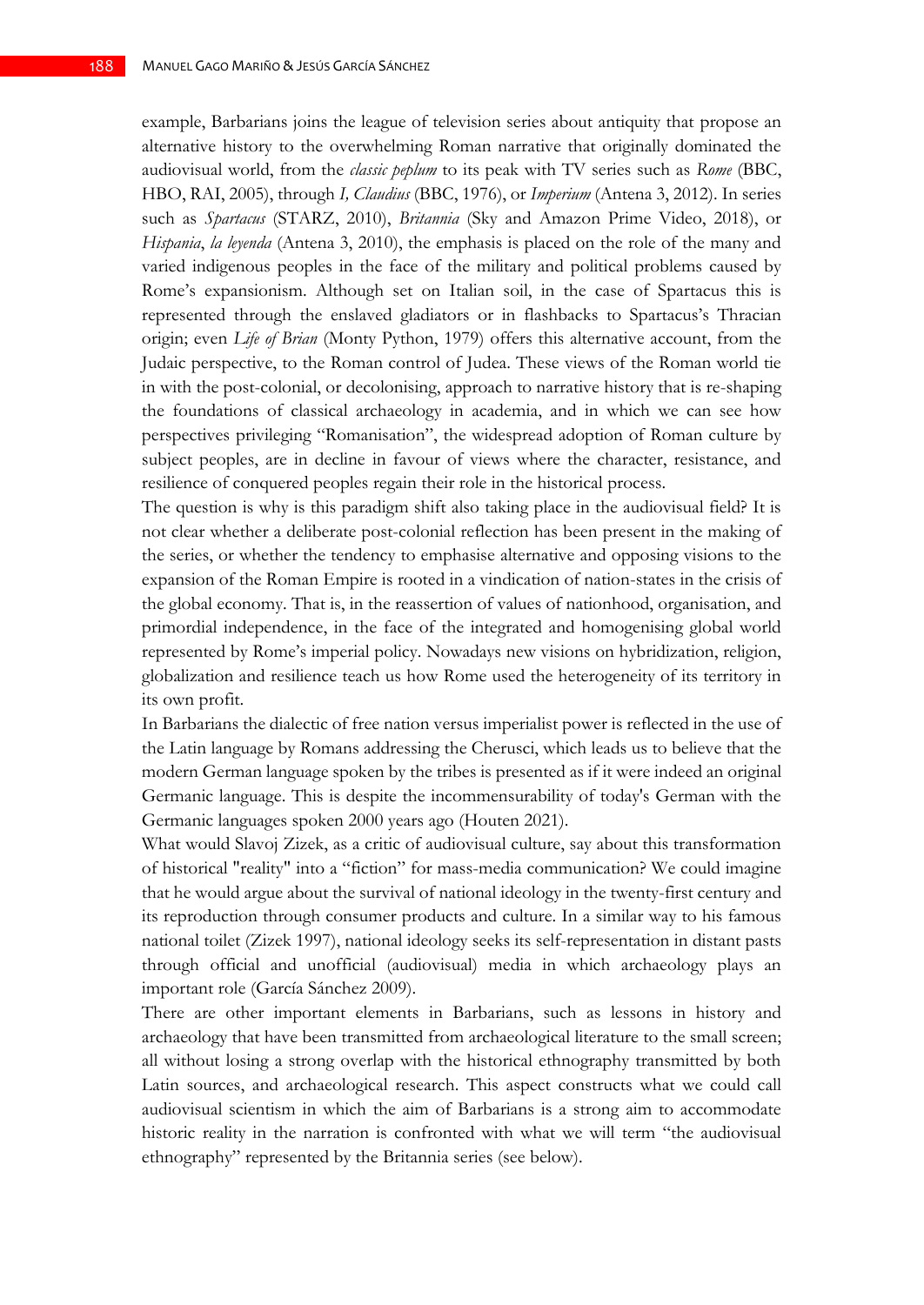Several aspects of the series deserve to be highlighted, appreciated and perhaps discussed. Among them are some interesting concepts such as the social organisation of the Germanic peoples, their settlement pattern in the absence of cities described by Julius Caesar in the Gallic War, their weapons or ways of fighting (totally naked) described by Tacitus and Veleius Paterculus, their material culture perhaps, or even their tribal political organisation organised around the thing or ding, and the heterogeneity of the peoples and their different ways of obtaining alliances with each other or with third parties (including Rome!). In the series, there are mentions of Cherusci, Brupteri, Cati or Marsi (episode 1), whose identity is always defined by those of the opponent (episode 1), however from within the society it is recognised that certain traits, such as tradition or type of burial, characterise their culture, and identify the individuals who practice it with that culture.i.e. Arminius buries Folkwin's relatives using customary rituals which makes him part of the same ethinc group, he realized this when confronted with fact by Thusnelda.. Bringing this same debate to our own history, we recognise how Roman historiography understood the geographical reality obviating the nuances that gave it meaning. For the Romans, the Germanic tribes were just barbarians, as well as in the Iberian Peninsula, other ethnic groups as the Arevacs, Titii, Beli, Lusoni, etc, were termed with the generic definition of Celtiberians. This is a term never used before the conquest, but which became an ethnonym only through Roman usage (Beltrán Lloris 2004).



Figure 1. Wolf eating a cake (Roa de Duero, Burgos) (Abarquero-Aratikos).

One interesting point which may help to confront Barbarians with archaeological research is how ethnical and identitarian divisions are portrayed. Meanwhile the heterogeneous composition of society and the diversity (material culture, language, settlement pattern, types of burial or even in the diversity of political and social organisations) is correctly address by Barbarian, I fear that some parts of the academia blur this heterogeneity in favour of a diffuse celtism on continental scale.

The series exploits cosmogony centred on the wolf in a suggestive way (episode 3). It contrasts the indigenous society, fearful of the "wolf that will devour the moon, the wolf will devour the sun", with Rome identified with Luperca, the she-wolf that suckled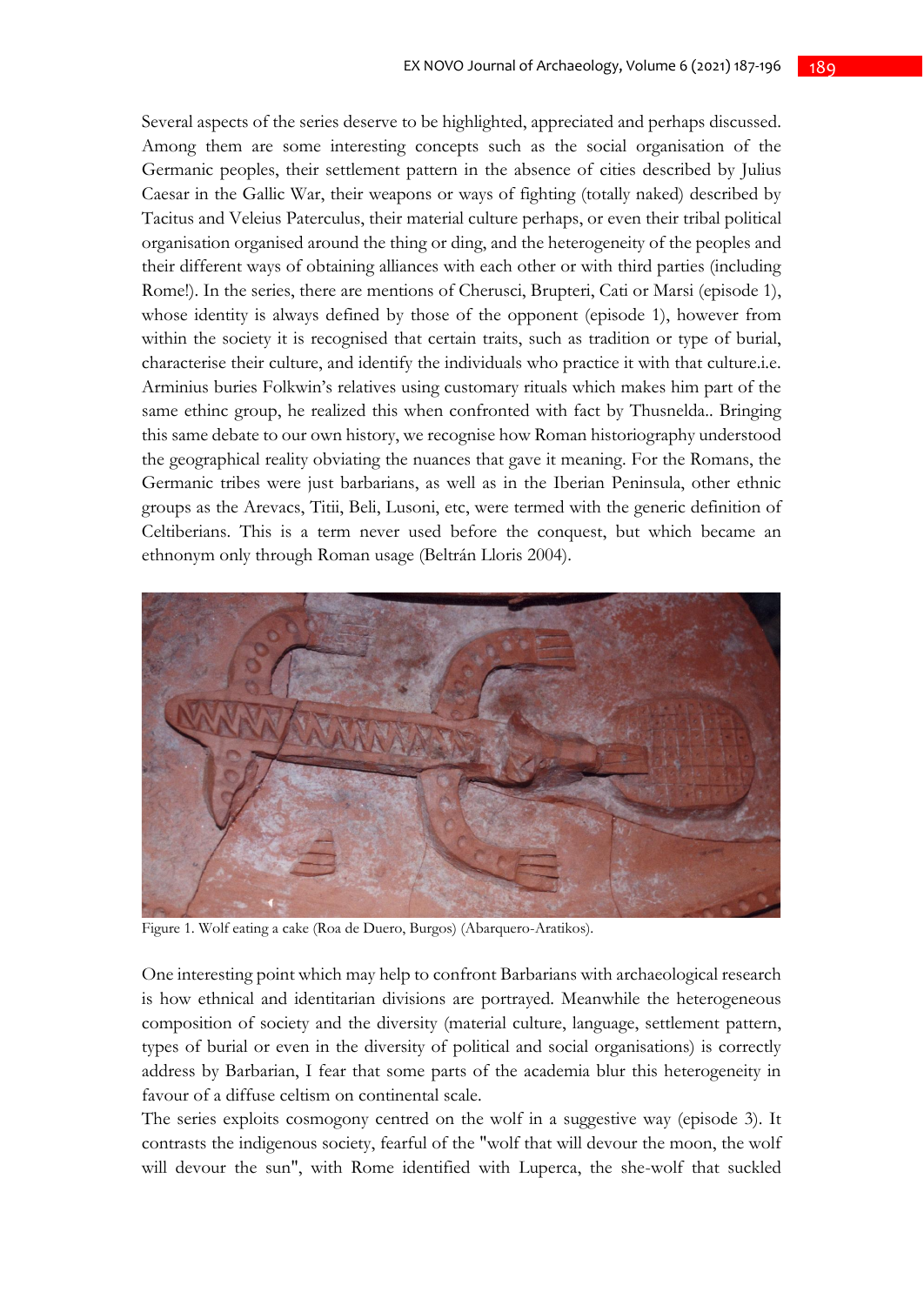Romulus and Remus. As presented by Barbarians this might be seen as tautology (Rome indeed will end the Germanic world, we know it) However, it reminds us of a real Iron Age cosmogony. The wolf eating the world is also well represented among the Vacceans of the Duero river valley. Specifically, the large vessel from Rauda (Roa, Burgos) depicts a wolf seen from above licking/ eating a circular cake (Abarquero 2006) (Fig. 1).

From the point of view of the Romans who appear in the Barbarians series, we can also obtain interesting elements for reflection. One of them, perhaps because of its historical relevance, is the integration of Germanic auxiliaries into the Roman troops; a fact that began with the collaboration of the Germans in Julius Caesar's victory over Vercingetorix in Gaul, and the subsequent campaigns of Tiberius. From then on, the Romans promoted the Germanic elites through their integration into Gaul, rewarded with Roman citizenship in the ranks of the equites, something which the Germans eventually saw as insufficient to their demands.

Finally, an aristocratic or military society, such as the Germanic one, which reproduced its existence through conflict, failed to assimilate the growing pressure of the Roman officialdom represented here by Varus; although in conclusion, it did take on much of the Roman way of life, and as Varus' Greek slave translates to Segestes, "Rome will teach you to fill the granaries", see for example Nico Roymans' (1996) "From the sword to the plough".

A recommendable series, where the historical narrative is intermingled with great archaeological and ethnographic documentation; and where there is no lack of elements of reflection on nation states and their historicist foundations in an already mature 21st century.

## **Britannia (Sky and Amazon Prime Video, 2018)**

The British Isles has a strong tradition of recreating Roman-era historical audio-visuals. Interestingly, it is precisely these classical historical productions that have produced notable milestones in global audiovisual storytelling. *I, Claudius* (BBC, 1976) can be considered one of the best audiovisual products of this type due to the psychological complexity of the characters, the celebrated *Rome* (BBC, HBO, RAI, 2005), inaugurated in the wake of *The Sopranos* (HBO, 1999), represents a new concept of television series to which the great current video-on-demand productions are heirs, with a concern for historical accuracy and setting combined with complex dramatic structures that played out over entire seasons.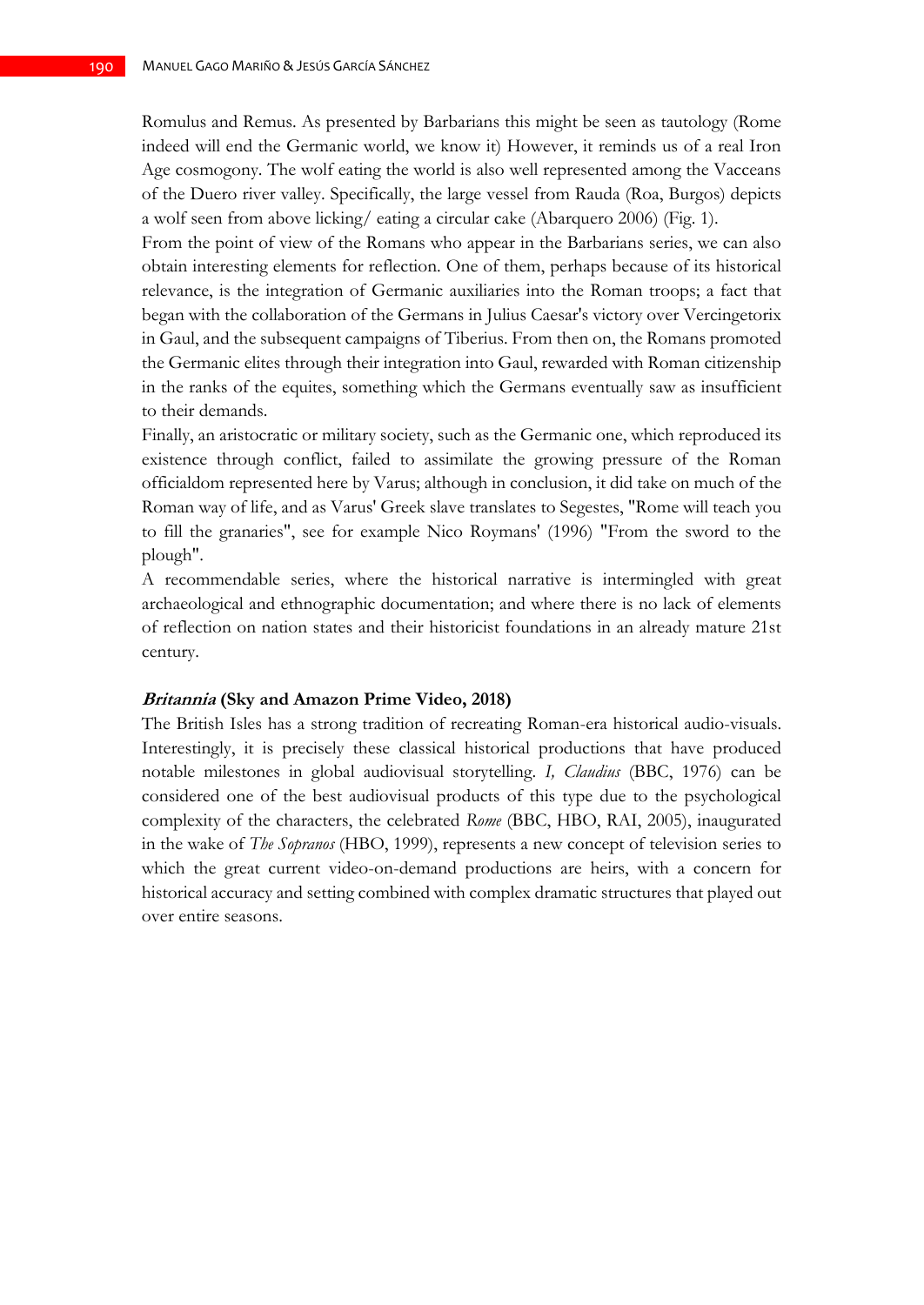

Figure 2. In *Britannia*, aggregation spaces, power legitimation and cult in a crómlech resembling Stonehenge.

The UK has also produced important films that redefined the concept of the "peplum" film genre, such as *Gladiator* (Ridley Scott, 2000), which alternated the traditional perverse vision of the emperors with a new figure of the melancholic and unshakeable hero, faithful and independent in his values; moreover, *Gladiator* offers one of the best filmed battles on the Germanic limes. And, symptomatically, ten years later there was a new twist in the genre, represented by the films *Centurion* (Neil Marshall, 2010) and *The Eagle* (Kevin Macdonald, 2011), which in both cases cross the boundary that Gladiator had begun to draw in the cinematic imagination. In these two cases, the Roman legionaries stationed on the northern border of the Roman province of Britannia are introduced into a Caledonia constructed in the image and likeness of the clichés of classical texts. A barbaric space that, at the same time, reveals the narrative gaps in the classical sources about the Caledonians. To construct an audiovisual ethnography of the indigenous people of northern Britain, the producers drew on a symptomatic reference: the numerous examples of cinematic recreation of the indigenous peoples of eastern Canada and New England and their relations with settlers and conquerors. This is carried over into the props, makeup and even certain types of scenes of movement through the wilderness are recognisable. These Iron Age Britons in the audiovisuals of the early 2010s are very reminiscent of peoples who are much represented in American cinema, such as the Iroquois. It is at this point that we become aware of what we are actually seeing: the fusion of *peplum* and western, and the construction of a barbarian - perhaps still very dark - who stands on the border of cruelty, magic and sometimes humanity. In differentiating the Romans from the Caledonians, the team of *Centurion* and *The Eagle* do not stray far from the Roman historians' own premises for connoting barbarians. Yet the production's point of view begins to show a new proximity to the others who live beyond the walls of civilization. The production of *Britannia* (Sky and Amazon Prime Video, 2018), which is a new twist on the historical audiovisual in Roman times, is therefore very interesting. Like *Barbarians*, the perspective is new: the story is told from the indigenous, during the process of the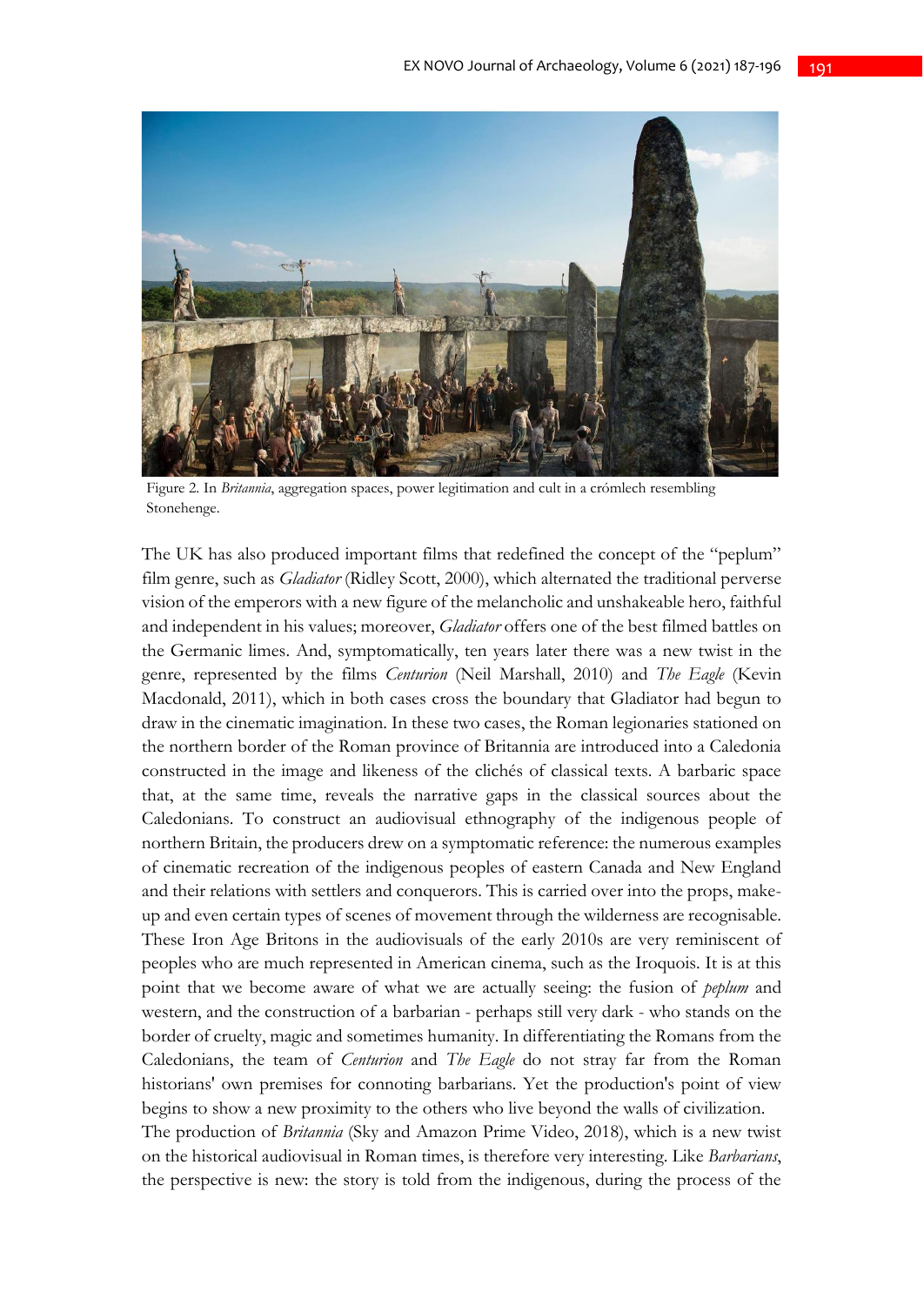conquest of the island in the time of Emperor Claudius. The Roman becomes a powerful counterpart who, by his actions, provokes, triggers and transforms the conflicts of the British protagonists. However, unlike *Barbarians*, *Britannia* has no pretensions to history, and to construct the British Iron Age it starts from another, perhaps surprising, place: the cultural imaginary created about the Iron Age since the nineteenth century, linked to the Celtic rising. It is possible to recognise in some scenes of the series the inspiration of the numerous 19th and early twentieth century engravings depicting druids practising rites in megalithic monuments (Fig. 2), a Stonehenge reconstruction will become one of the main settings of Britannia. The characters appear to have been based on the visual models percolating from the early recreations of Celtic Britons in histories of Britannia from the sixteenth century onwards, such as those of Lucas de Heere (Fig. 3).

While *Centurion* and *The Eagle* are clearly linked to the western movies, and this idea of territory as a space in which the real and the unreal, the ancestral and the warlike rigour of the present action converge, in *Britannia* another British audiovisual tradition is added, the folk horror coined by the actor Mark Gatiss and which perhaps had its most connected exponent with Celtic cultures in *The Wicker Man* (Robin Hardy, 1973). In this film, Caesar's and Strabo's references to this peculiar form of sacrifice -men trapped and burned inside a timbered giant- among the Gauls converge with the interest in sects that has been emerging in these B-movies since the late 1960s. In *Britannia*, the Druids will also behave as an opaque and perverse sect, with the capacity to subtract wills and with a certain propensity for the spectacle of human sacrifice. But in *Britannia* we will see something new in these Roman and indigenous products: the representation of hillforts - often absent in the depictions of European barbarians in Roman films - albeit at the cost of being conceived not so much from the abundant archaeological documentation on the hillforts of the islands, but from the design of Tolkien's fantasy cities or the *Dungeons & Dragons* series. At the same time, there is an interesting parallel between *Barbarians* and *Britannia* in the representation of the places where the legions camp: in both series the camps are located in the middle of forests and lack visibility of their surroundings, as if denoting an opposition between their open, inhabited space and the wildness of the territory.

This is a visual universe of indigenous unreality, megalithism, Bronze Age rock art, cavernous palace sets typical of the worlds explored by Flash Gordon, some emblematic Celtic jewels from the British Museum, promotional images directly inspired by cult films such as *Trainspotting* and, above all, the construction of a fantastic world from which the Britons enter and leave thanks to a consumption of hallucinogens that also harks back to the Pulp cinema of the 1960s. Faced with this world, the Roman opponent, General Aulus Plautius, opposes it with political cunning until he himself is trapped by the tempting option of magical power.

All this makes *Britannia* an intriguing audiovisual proposition, with a cultural genealogy that is based more on its cultural invention than its archaeological reality.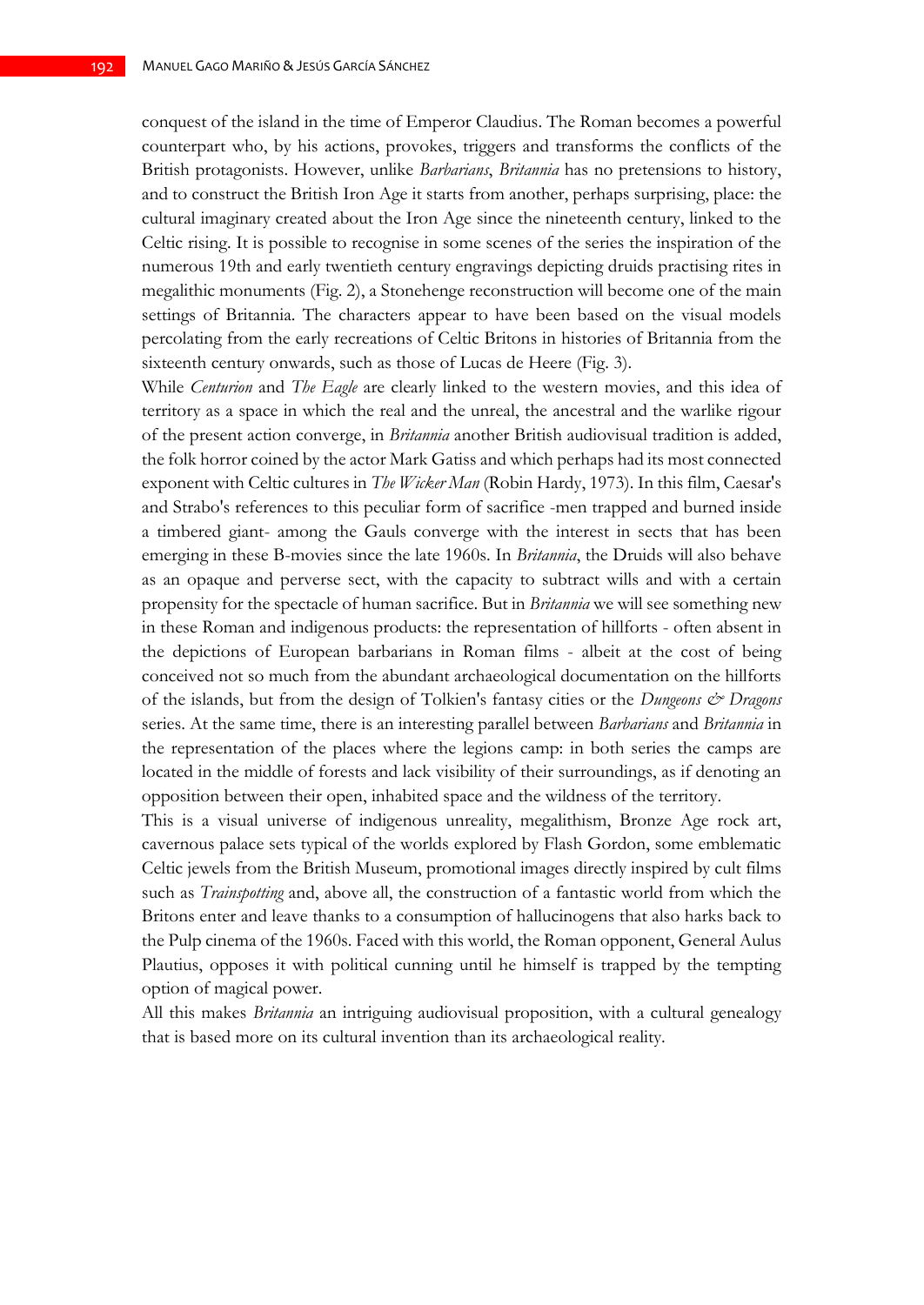

Figure 3. Perception of the first "English people" in times of the war against Julius Caesar, by Lucas de Heere (Ghent University Library CC BY-SA 4.0)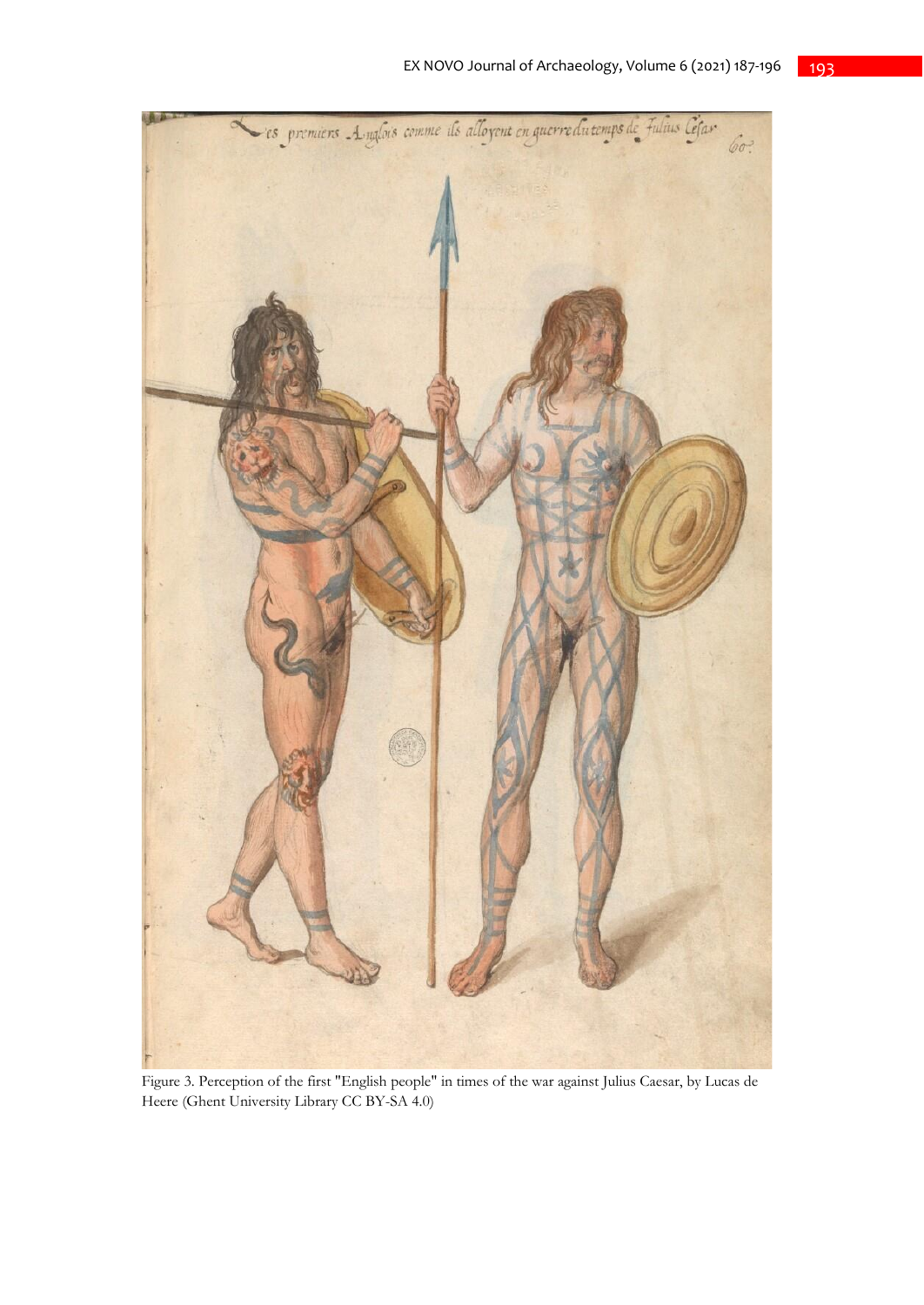#### **Conclusions**

The analysis of the series *Barbarians* and *Britannia* has allowed us to contrast two models of representation of the Iron Age in Europe and the British Isles. One of them seeks historical and archaeological rigor in the representation of indigenous people and Romans (*Barbarians*), while the second develops an audiovisual ethnography influenced by the western genre and contemporary movements such as Celtic raising, the counterculture of the 1960s or folk horror cinema (*Britannia*).

Beyond the audiovisual language and the different choices for the representation of the Iron Age peoples, the common element of both proposals is the focus on the indigenous factor, as opposed to the usual Romano-centric narratives that dominate the audiovisual world since the *peplum* genre, with some notorious exceptions.

This narrative style coincides with the current emphasis on post-colonial discourses, where indigenous agency takes on special importance within the study of Roman expansionism. This allows these two productions to be appropriately situated in their time, and also appeals to those in Academia who view these audiovisual narratives from a certain distance. Notoriously, the debates here presented could be seen in the case of video games with historical setting or background. Video games are an even more important vehicle to present narratives about the past and interact with a reconstruction of such a past in a completely renewed way (Mol et al. 2017; Politopoulos et al. 2019; Morgan 2019). This research on the topic is already going, and as we could envision, it should be intertwined with the analysis of the consumption of TV-on-demand.

However, analysing audiovisual products from a historical-archaeological perspective requires caution, as the TV narrative, although also based on scientific literature, has a very different purpose than the academic interest in the indigenous societies of the Iron Age.

#### **References**

ABARQUERO MORAS, F.J., 2006. Simbolismo cenital en el mundo vacceo a propósito de un recipiente de cerámica de las eras de San Blas (Roa, Burgos). *BSAA Arqueología* 72-73: 183–209.

BELTRÁN LLORIS, F., 2004. Nos celtis genitos et ex hiberis: Notes on collective identities in Celtiberia, in: CRUZ ANDREOTTI, G., MORA SERRANO, B. (Eds.), *Identidades étnicas, identidades políticas en el mundo prerromano hispano*: Universidad de Málaga: 87–146.

GARCÍA SÁNCHEZ, J., 2009. El uso político de objetos arqueológicos: las estelas gigantes de Cantabria. *Saldvie: Estudios de prehistoria y arqueología* 9: 249–264

GONZALES, A., 1990. La Fresque et l'Imposture. Le péplum : un genre cinématographique qui se débat entre Histoire et Imaginaire. *Collection de l'Institut des Sciences et Techniques de l'Antiquité* 429: 133–160.

HOUTEN, J. 2021. A nerd's-eye view on Die Barbarian. Online at https://latinnow.eu/2021/01/29/a-nerds-eye-view-on-die-barbaren-bilingualism-ingermania/ 19<sup>th</sup> January 2021. Access 1<sup>st</sup> February 2021.

MOL, A., VANDEMEULEBROUCKE, C., BOOM, K., POLITOPOULOS, A. (Eds.), 2017. *The interactive past. Archaeology, heritage and videogames*. Sidestone Press, Leiden.